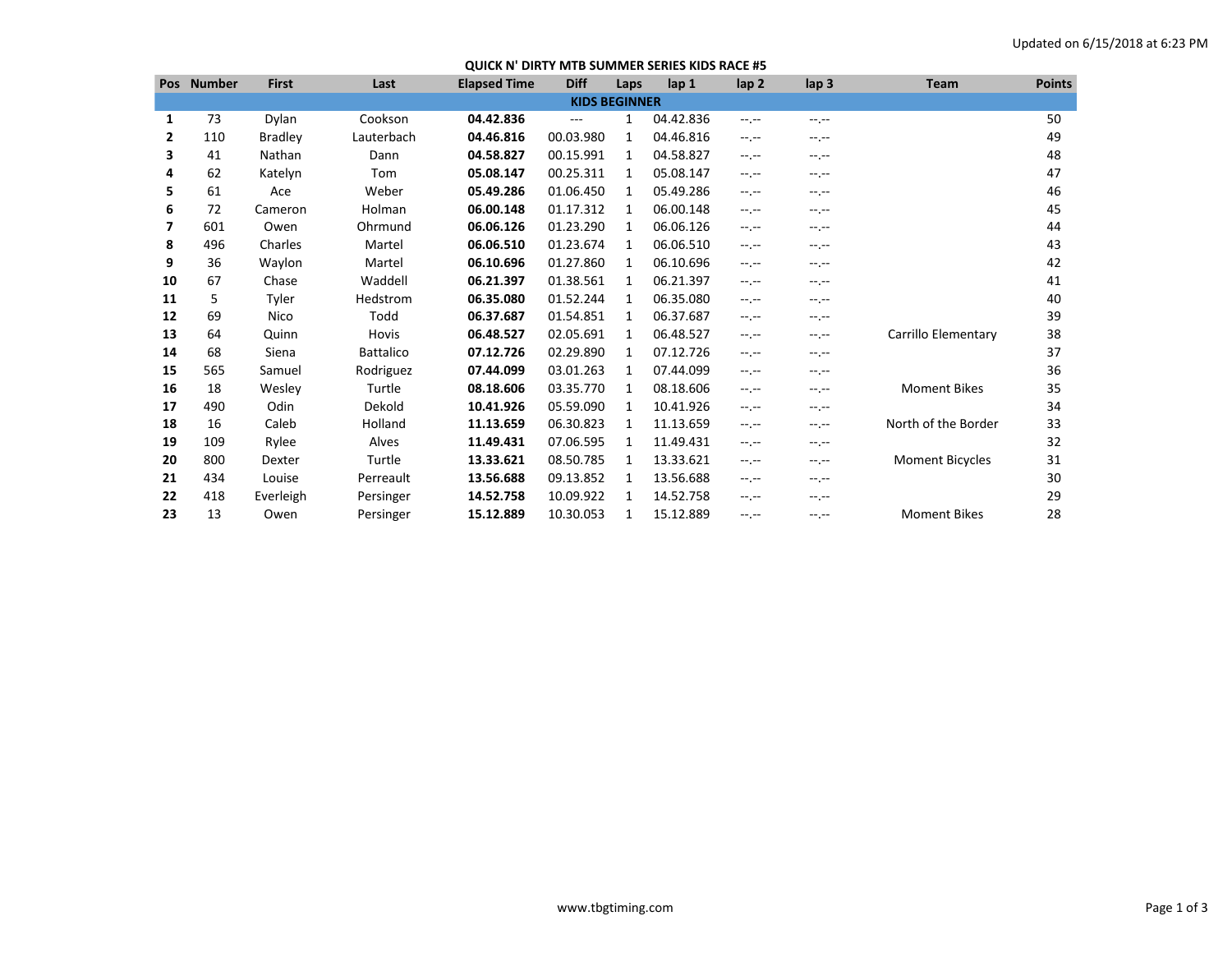## **QUICK N' DIRTY MTB SUMMER SERIES KIDS RACE #5**

| <b>Pos</b>         | Number | First  | Last            | <b>Elapsed Time</b> | <b>Diff</b> | Laps | lap 1     | lap <sub>2</sub> | $\mathsf{lap}$ 3 | <b>Team</b>             | <b>Points</b> |
|--------------------|--------|--------|-----------------|---------------------|-------------|------|-----------|------------------|------------------|-------------------------|---------------|
| <b>KIDS EXPERT</b> |        |        |                 |                     |             |      |           |                  |                  |                         |               |
|                    | 60     | Sawyer | Dann            | 12.41.944           | $---$       |      | 03.56.950 | 04.19.969        | 04.25.025        | SDBC - Emerald Textiles | 50            |
|                    | 70     | Cole   | Ohrmund         | 14.03.398           | 01.21.454   |      | 04.27.899 | 05.06.443        | 04.29.056        |                         | 49            |
|                    |        | Emma   | Accardi         | 14.08.136           | 01.26.192   |      | 04.19.767 | 04.51.259        | 04.57.110        | Ramona Ride             | 48            |
| 4                  |        | Ingrid | Ferguson        | 14.11.336           | 01.29.392   |      | 04.33.547 | 04.51.151        | 04.46.638        | Ramona Ride             | 47            |
|                    |        | Avden  | Barney          | 16.03.716           | 03.21.772   |      | 05.03.049 | 05.15.488        | 05.45.179        |                         | 46            |
| 6                  | h      | Elias  | Collazo-LeBlanc | 18.31.878           | 05.49.934   |      | 05.28.007 | 06.30.356        | 06.33.515        |                         | 45            |